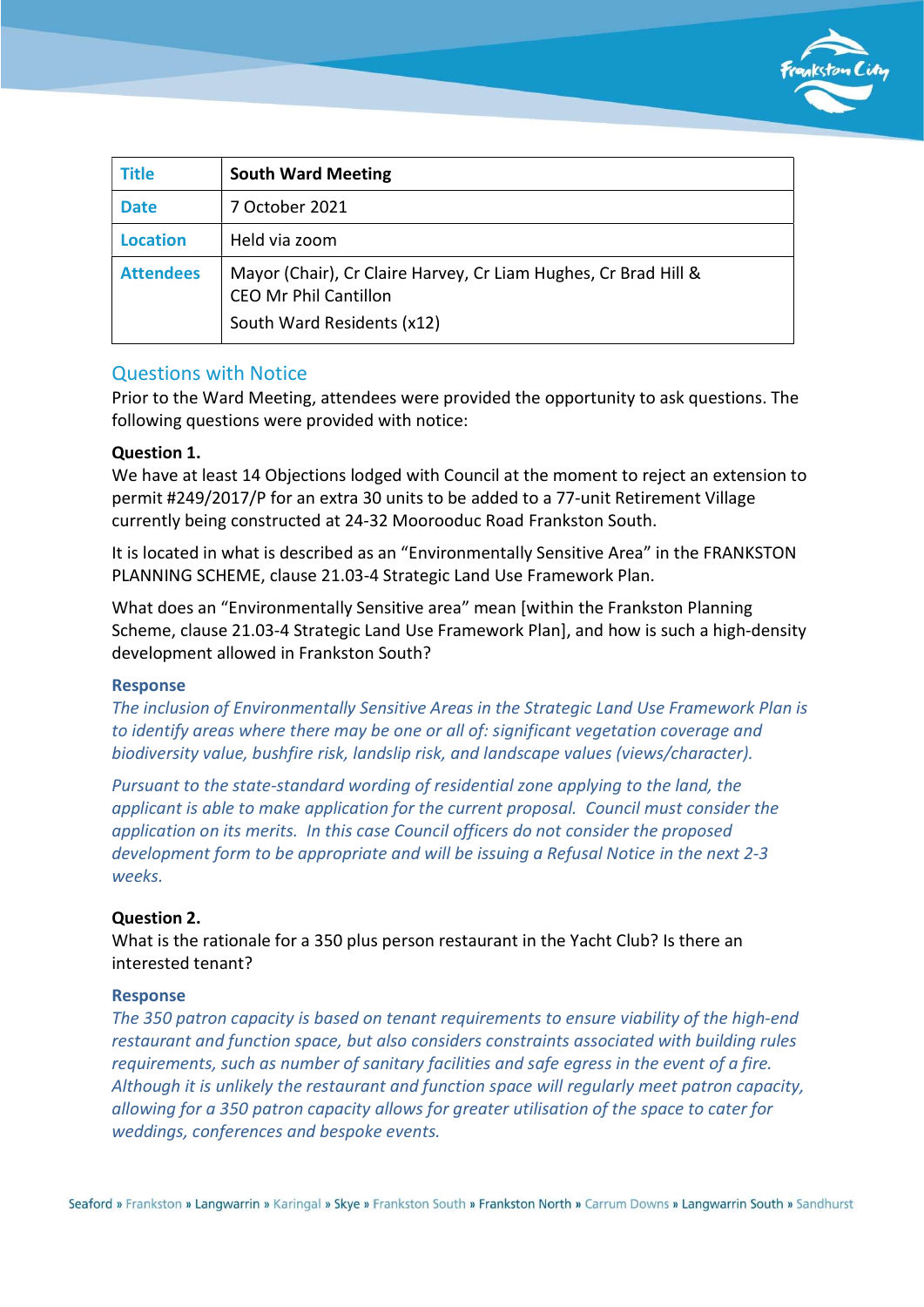

An Expression of Interest process will open in early 2022 to support the attraction and appointment of an experienced operator to activate the space. Officers are currently facilitating discussions with several high-end operators who are keen to submit their interest through this process.

#### Question 3.

Given the contact restrictions imposed during COVID, will Council now accept online petitions?

#### Response

The rules for petitions are set out as requirements in Division 9 of the Governance Rules (Rules). It has been noted that COVID restrictions do pose challenges in completing petitions. However it is identified that e-petitions carry a range of associated issues which would need to be carefully considered, the petition process could be updated when the Governance Rules are next reviewed.

#### Question 4.

With 84 car parking spaces available at the Yacht Club, what parking arrangements are intended to handle the inevitable overflow parking requirements of 104 café patrons, 357 patrons of a first floor restaurant, as well as Yacht Club members, visiting learners and members of other sailing clubs e.g. on regatta /race days?

#### Response

It should be noted that the building and it use as Yacht Club, restaurant and function centre was approved by Council in April 2014. As the uses were not commenced within two years, planning approval was once again required. A summary of the traffic report by Cardno prepared for the original proposal (authorised in 2014) concluded that 150 car parks were required and the shortfall was supported at that time. Since then, a Parking Overlay has been introduced into the FMAC area and therefore the car parking requirement is reduced to 72 spaces.

There are 84 spaces available in the nearby public parking areas, albeit that this parking is shared and utilised by members of the public accessing the foreshore, the approved future café, and related nearby uses. Nonetheless, people dining at the proposed use are also likely to use the foreshore and there is a high likelihood of 'shared' trips. It would also be difficult to seek to provide further parking specifically for the use, given the confined nature of the site and likely impacts to the foreshore environment.

There is also sufficient additional parking nearby (over Kananook Creek) that is able to service the use. Council provides public car parking throughout the whole FMAC and it is important for this building to be utilised as originally intended.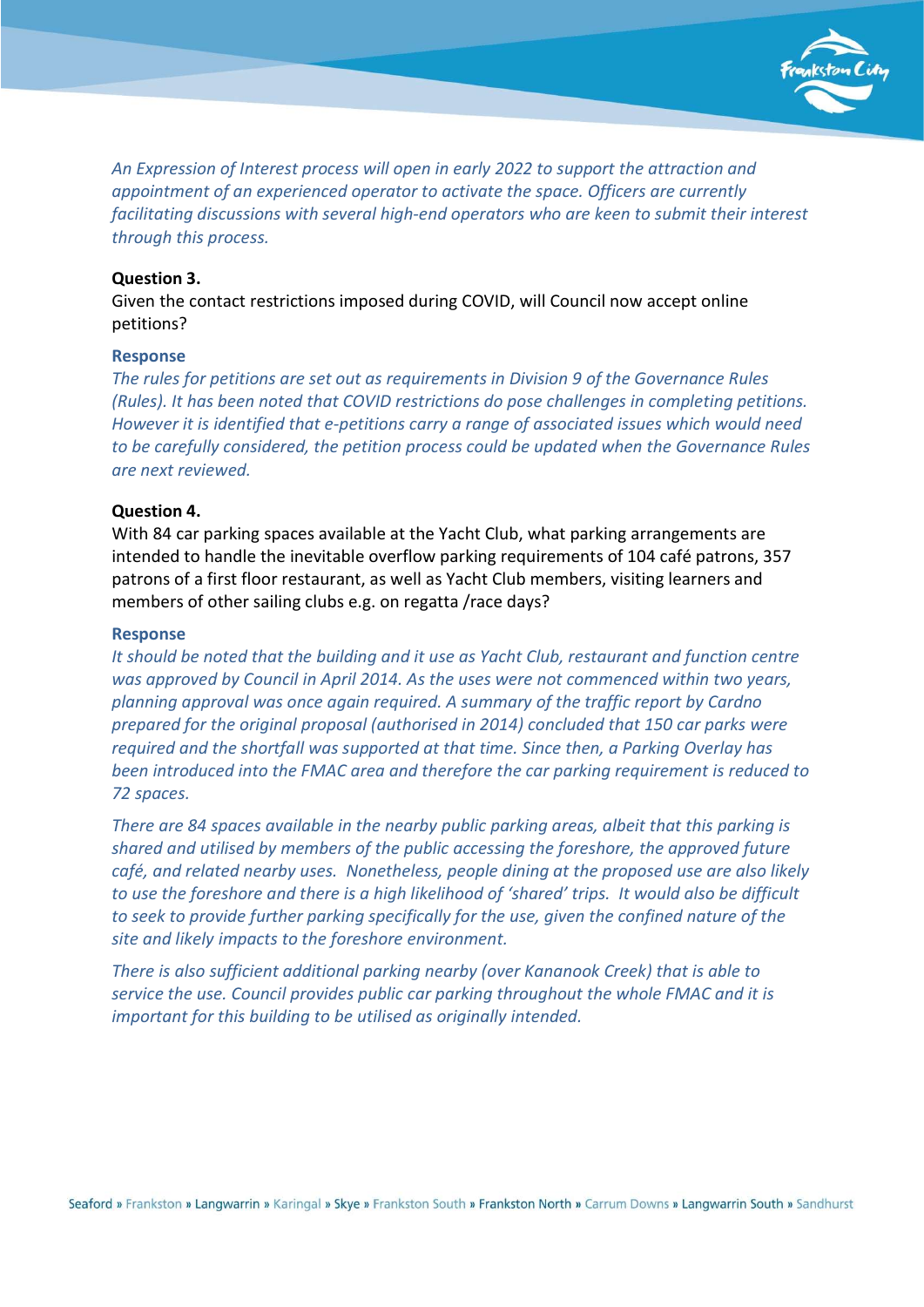

## Question 5.

Outcomes and cost of "archaeological dig" being part of recent drainage works in Bay Street and the Esplanade. I understand an "archaeological dig" was undertaken as part of recent drainage works in the above precinct.

Were there any "archaeological finds" and what was the cost of this work and how was it funded?

### Response

The 'archaeological dig' was completed as part of Council's The Esplanade Drainage project. This was done as a requirement of the Cultural Heritage Management Plan (CHMP17304).

Council has spent around \$200,000 to develop and comply with the requirements of the CHMP. Cost includes numerous meetings with members of Bunurong Land Council (The Registered Aboriginal Party), Council's appointed consultant Kaptify and local contractors to undertake activities such as digging, sieving and road reinstatement.

These works have been completed as part of drainage improvement works along the Esplanade. Council has previously allocated \$1.2million in Capital Works Program in 2020/21 for this project.

The archaeological exploratory excavation encountered numerous artefacts of cultural significance. The artefacts are currently with the Archaeological Consultant for cataloguing and carbon dating. This has resulted in a long stretch of The Esplanade and adjacent land to be now be classified within a Cultural Registered site and requires ongoing cultural management with respect to future excavation /ground disturbance activities within the declared boundaries of the Registered site.

#### Question 6.

Assessment and impact on traffic flow and parking in the Davey Street/Plowman Place precinct if recently proposed/approved developments proceed.

Has the Council made its own independent assessment of the impact on traffic flow and parking in the Davey Street/Plowman Place precinct and nearby commercial and residential areas if recently proposed/approved developments proceed?

#### Response

Council officers engaged a traffic consultant to review and assess the traffic impact of future development in the precinct to determine the service performance and capacity of the adjoining road network developments. Collaborating with Department of Transport and based upon the modelling, it is considered that whilst there will be an increase in traffic, the network will operate satisfactorily.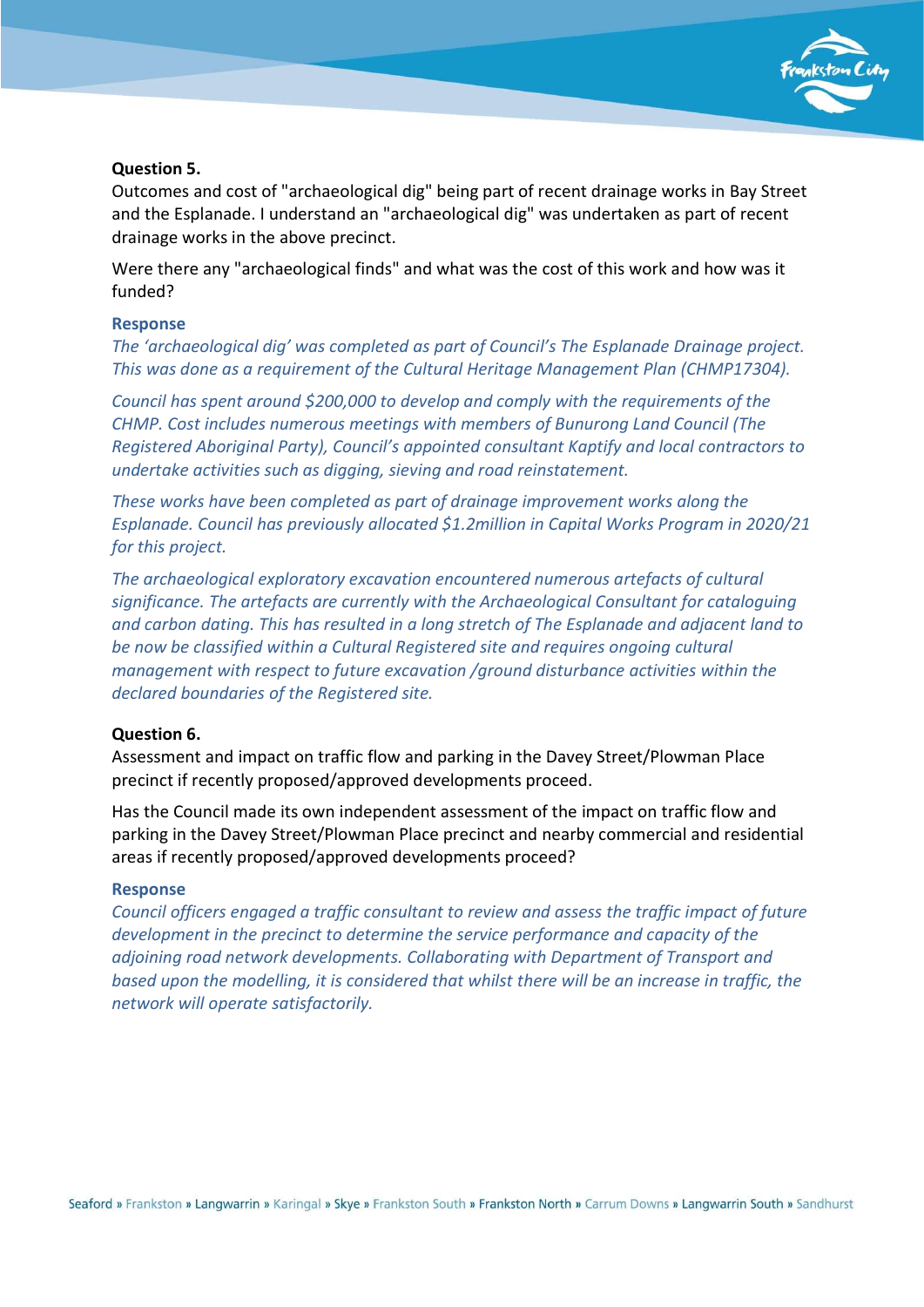

## Question 7.

Development contributions for planning permits in the Davey Street/Plowman Place precinct if recently proposed/approved developments proceed.

Do any of the recently proposed/approved developments in the Davey Street/Plowman Place precinct make cash contributions to Council's parking drainage and recreation funds in that same way as though they were conventional subdivisions?

## Response

The only recently approved new development in the Plowman Place/Davey Street precinct is at 1-2 Plowman Place. No cash contributions to infrastructure funds could be required for the development as part of the planning permit as such requirements are only able to be levied pursuant to a Development Contributions Overlay. Council does not have such an overlay in its planning scheme, although this is under review by Council's City Futures team.

Council can levy a cash contribution towards Public Open Space (which will be 8% of the value of the land) when the applicant seeks to subdivide the approved building. Such application has not yet been made.

# Question 8.

Road sealing of Barretts Rd, Langwarrin South: When is this project going to commence?

## Response

A further Consultation with Barretts Road residents has been finalised to be held via Zoom/Ms Teams on 26 October 2021 from 6pm to 7pm. A notification letter is expected to be mailed to the property owners by 8 October 2021 (this Friday). The way forward, with the progress of this project, including support, contributions and timeframes, will be discussed at this engagement meeting.

# Question 9.

Can Council please confirm Coast Guard Giant Storage Facility will not be located at Oliver's Hill?

# Response

In accordance with the Council resolution Council would like to undertake community engagement on the preferred locations for the facility.

Community consultation will be undertaken during this current financial year.

# Question 10.

The Kananook creek is in desperate need of help. Can budget be allocated and strategy formed to have Creek desilted, water quality improved and Creek entrance to bay permanently navigable in 2022? Creek problems also significantly impact beach.

## Response

The Kananook Creek Governance Group has been established with multiple community groups as well as State Government Representatives to improve and enhance Kananook Creek water quality including recreational purpose. This group will be reviewing and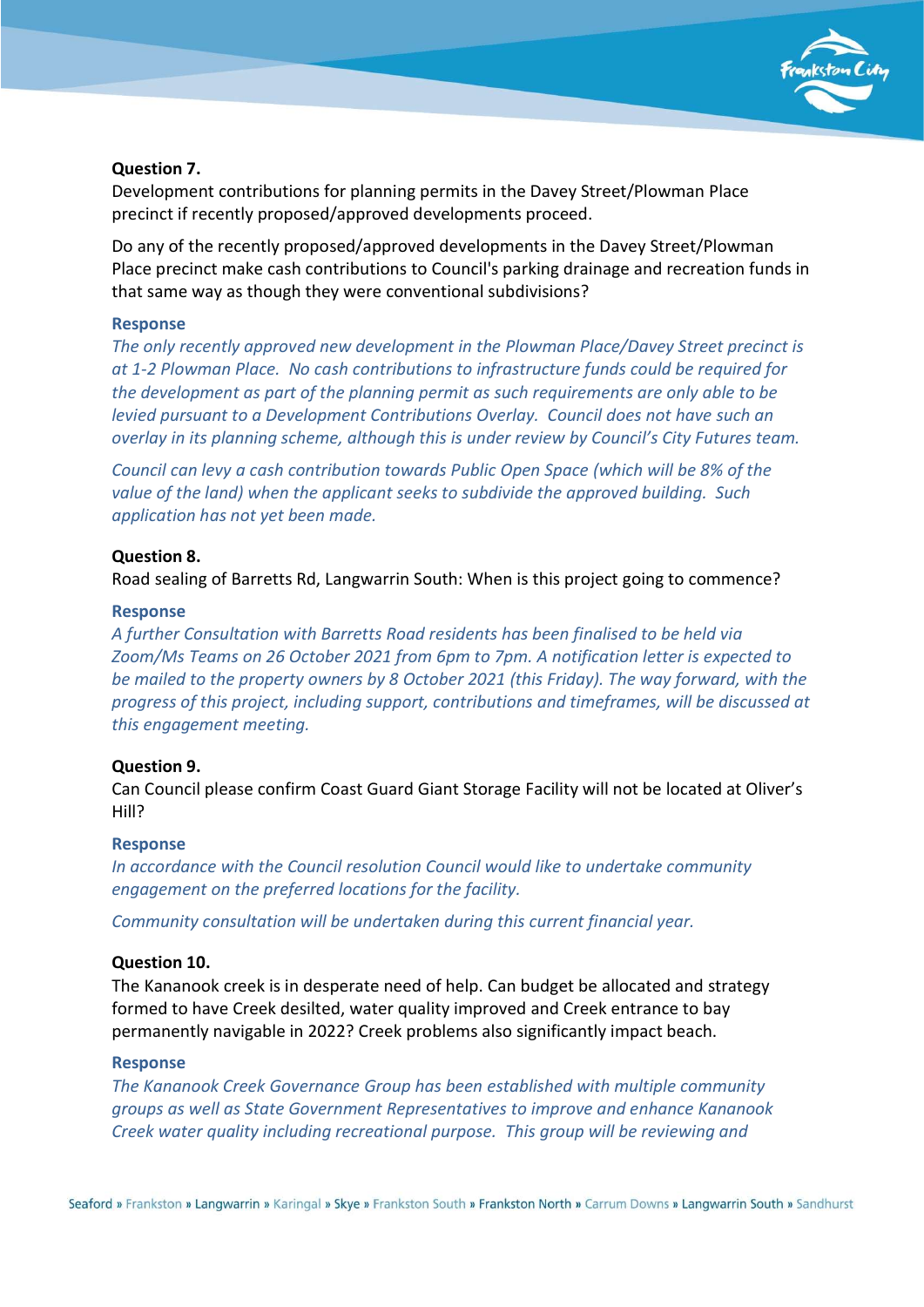

prioritising actions from the 2009 Kananook Creek Corridor Management Plan and developing priorities and a vision which and will then advocate for funding opportunities with various levels of government and partners.

### Question 11.

How and when will Frankston CBD be improved? Frankston CBD continues to deteriorate as each year passes.

### Response

The only recently approved new development in the Plowman Place/Davey Street precinct is at 1-2 Plowman Place. No cash contributions to infrastructure funds could be required for the development as part of the planning permit as such requirements are only able to be levied pursuant to a Development Contributions Overlay. Council does not have such an overlay in its planning scheme, although this is under review by Council's City Futures team.

Council can levy a cash contribution towards Public Open Space (which will be 8% of the value of the land) when the applicant seeks to subdivide the approved building. Such application has not yet been made.

#### Question 12.

With respect to the Baptcare Retirement Village development proposal at the corner of Moorooduc Road and Harrow Hill court, Frankston South, why is a two way access road from Harrow Hill court to the development site allowed?

#### Response

The applicant has proposed the road connection to Harrow Hill Court. Council's officers do not consider that the proposed connection (or the development itself) is appropriate, and will be refusing to issue permission in the next 2-3 weeks.

## Question 13.

Why can't Baptcare revert back to their previous plan of two years ago where they had an access road to the Moorooduc Road service road directly north of and running along under the existing large gum trees?

#### Response

This is a question for Baptcare rather than Council, however their chosen design has likely been informed by traffic engineering advice.

#### Question 14.

Can our 2/3 acre property [address not disclosed] have both our the North and East boundaries adjacent to a development with a dwelling density of 40 dwellings per Hectare while our property and all the surrounding properties being 2/3 acres, have a dwelling density of 3.75 dwellings per hectare? This is a density ratio increase of over ten times!

#### Response

Council officers agree that the proposed development is not appropriate for this location in Harrow Hill Court.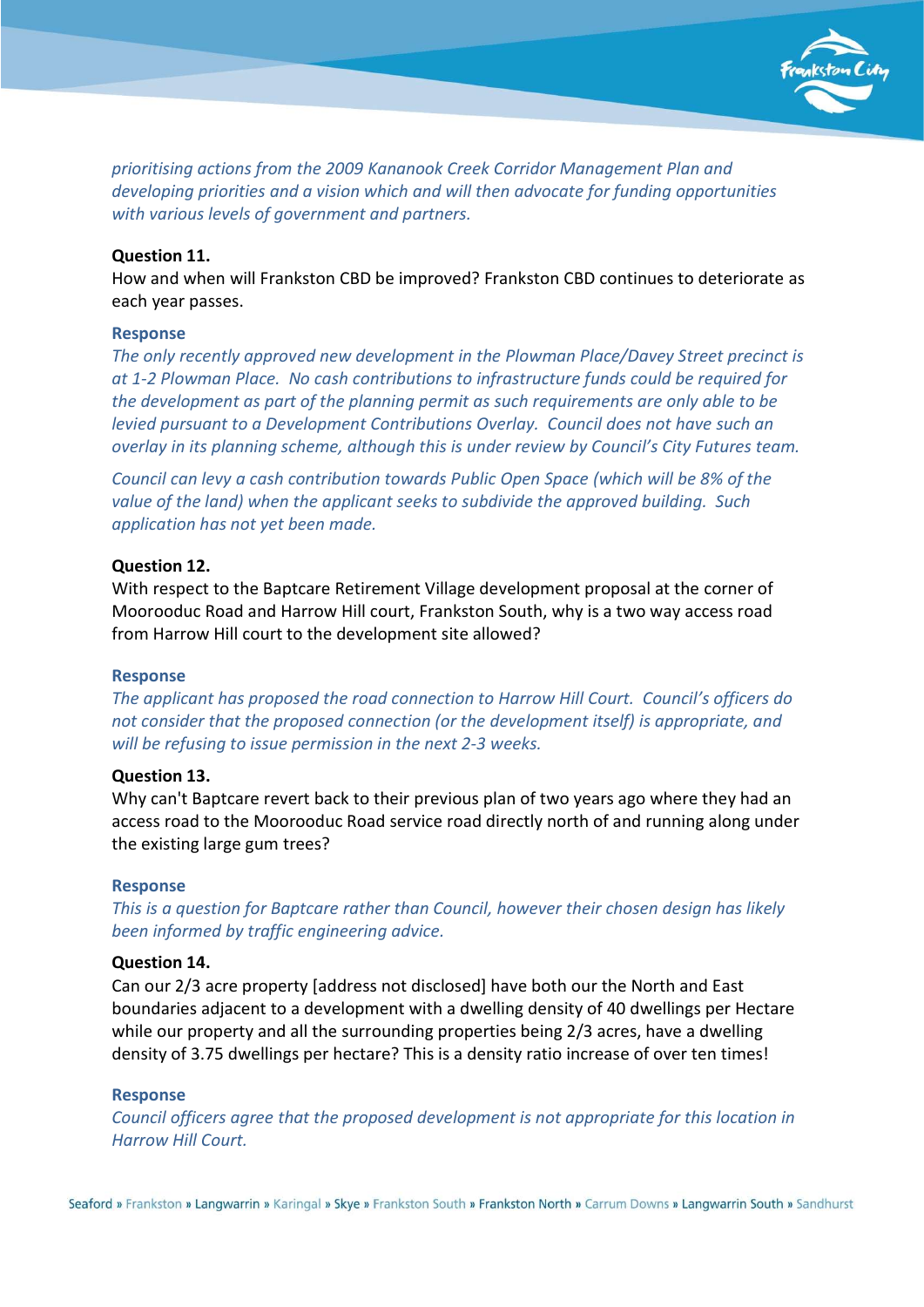

# Questions taken on Notice

During the Ward Meeting, attendees were provided the opportunity to ask questions. The following questions were taken on notice:

### Question 15.

Where are things at with the Planning application for childcare centre at 137 Overport Rd Frankston south?

### Response

This application is in the final assessment stage. An extra meeting of Council has been created on 3 November to hear submitters and it is planned that the matter will be reported to 15 November Council meeting for a decision.

### Question 16.

Has a recommendation come through to Councillors for the 137 Overport Rd Planning Application? How many speakers will be permitted and how long can they speak?

### Response

An extra meeting of Council has been created on 3 November to hear submitters and it is planned that the matter will be reported to 15 November Council meeting for a decision. Hearing of submitters will be undertaken in accord with Council's Public Submission and Question Time Policy (available on the Council's website). This policy limits the number of submitters to ten (10) over a period 30 minutes, but can be extended at the Mayor's discretion, which is likely as this is the sole item on the agenda, and the purpose for this extra meeting of Council. Residents are encouraged to combine verbal submissions together (i.e. have a nominated speaker for multiple residents) to reduce the overall number of verbal submissions and repetition of the same issues and concerns. Each submitter will be given a maximum of three (3) minutes to speak.

### Question 17.

Council policy is that anyone is able to come into the Council office to review the objections. Lock down has prevented the ability to do that, such as on the matter pertaining to 137 Overport Rd, he has also heard that the matter will be going to VCAT – how can anyone get a list of the objectors? How can someone get access to the objector list?

### Response

This really depends what stage the application is at. If the application is still under planning assessment, which is the case for 137 Overport, Council would not provide a list of all objectors (the Act allows for viewing of objections). In lieu of coming into the office to view objections, a resident can request a copy of the other objections received, but for privacy reasons all personal information on each objection is removed (name, contact information and address details). If following a planning decision and a VCAT appeal has been officially lodged, a list of the all the objectors can be provided or alternatively this information can be sought from VCAT.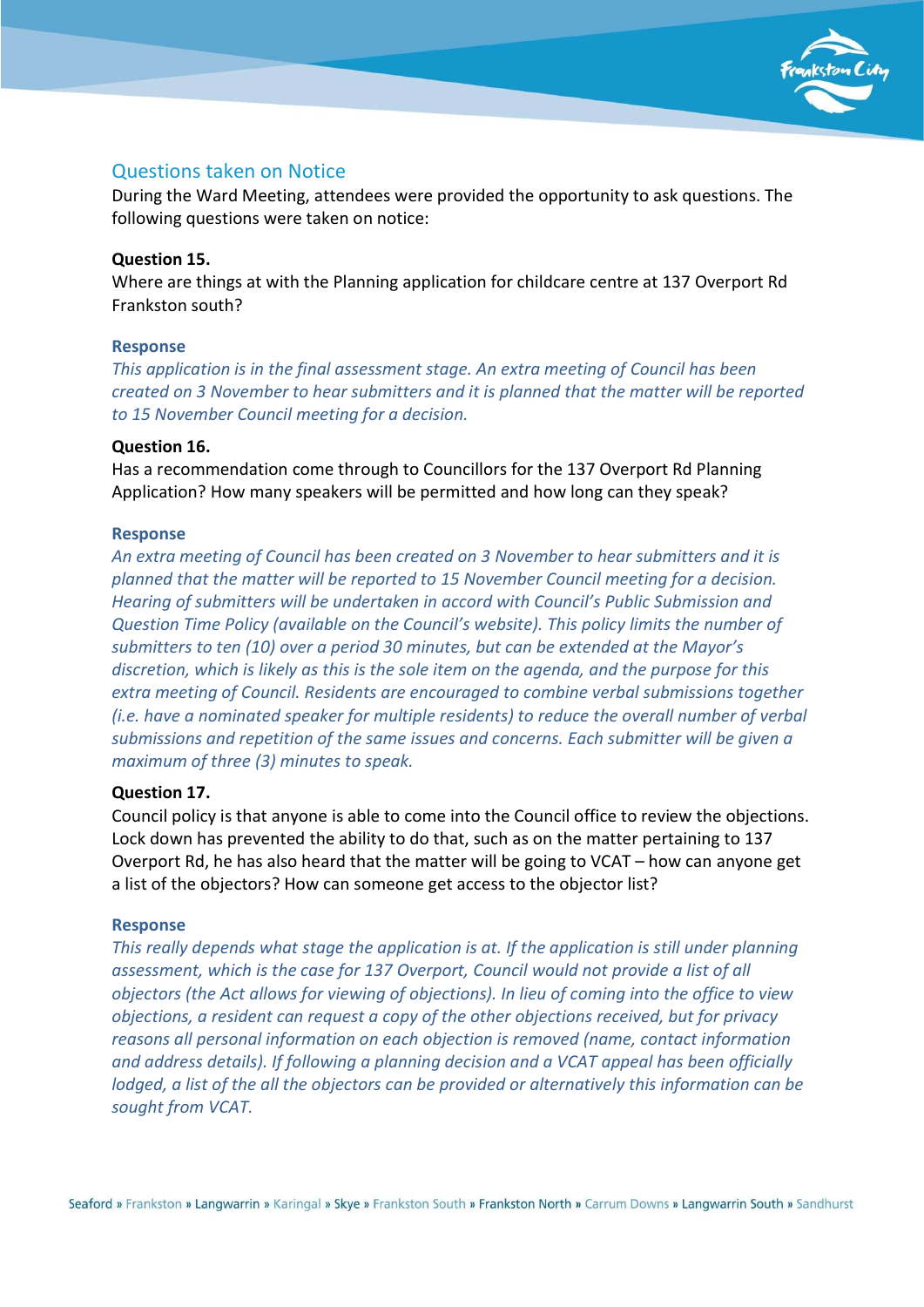

### Question 18.

Is anything more being done to upgrade the homestead at Overport Park? How long is the Brighton St precinct upgrade going to take? Road works have been going on for quite some time.

#### Response

The old homestead building was removed years ago, however some of the landscape structures still remain. As referenced in the Overport Park Master Plan, which was adopted by Council in March 2021, the former homestead area is currently lacking interpretation into the history of the site, nor are there any facilities to draw park users into the area. The master plan therefore recommends to provide interpretation either through the design of the space, or through the installation of artwork or interpretative signage. There is also recommendations to provide greater access and community facilities, to allow for gatherings and create a space for restful retreat. The priorities identified in the master plan will be assessed every year as part of Council's annual capital works programme.

Works along Brighton Street are expected to be completed by end of November or earlier. It is acknowledged that works have taken longer than initially anticipated but this is mainly due to COVID restrictions and recent construction industry shutdown requiring rescheduling of some of the important construction activities such as concreting works.

### Question 19.

In relation to the upcoming federal election, what are the issues or projects that the south ward councillors will be trying to pursue/advocate in the lead up to the election?

#### Response

At the 28 June 2021 Council Meeting Councillors endorsed a range of initiatives requiring Council-led advocacy to state and federal governments, with key flagship advocacy priorities currently being finalised for the November Council Meeting. Identified advocacy initiatives are located across the Frankston City municipality including the Frankston South ward (Frankston South, Langwarrin South and parts of Frankston city centre) and are of benefit to the entire municipality and in some cases, the broader Mornington Peninsula and south east Melbourne regions. Key projects identified for the 2022 federal and state elections include:

- Redevelopment of the Frankston Basketball Stadium for basketball and gymnastics
- Redevelopment of the Pines Forest Aquatic Centre in Frankston North
- A recycled water scheme package
- A district playground upgrade for Sandfield Reserve in Carrum Downs
- Revitalisation of Nepean Highway, Frankston
- A regional arts trail from Frankston Pier to McClelland Gallery
- A new kindergarten for Langwarrin and Skye communities (to be located in Langwarrin)

A range of other initiatives will be identified annually and advocated for by Council in a variety of ways, including annual budget submissions and grant submissions.